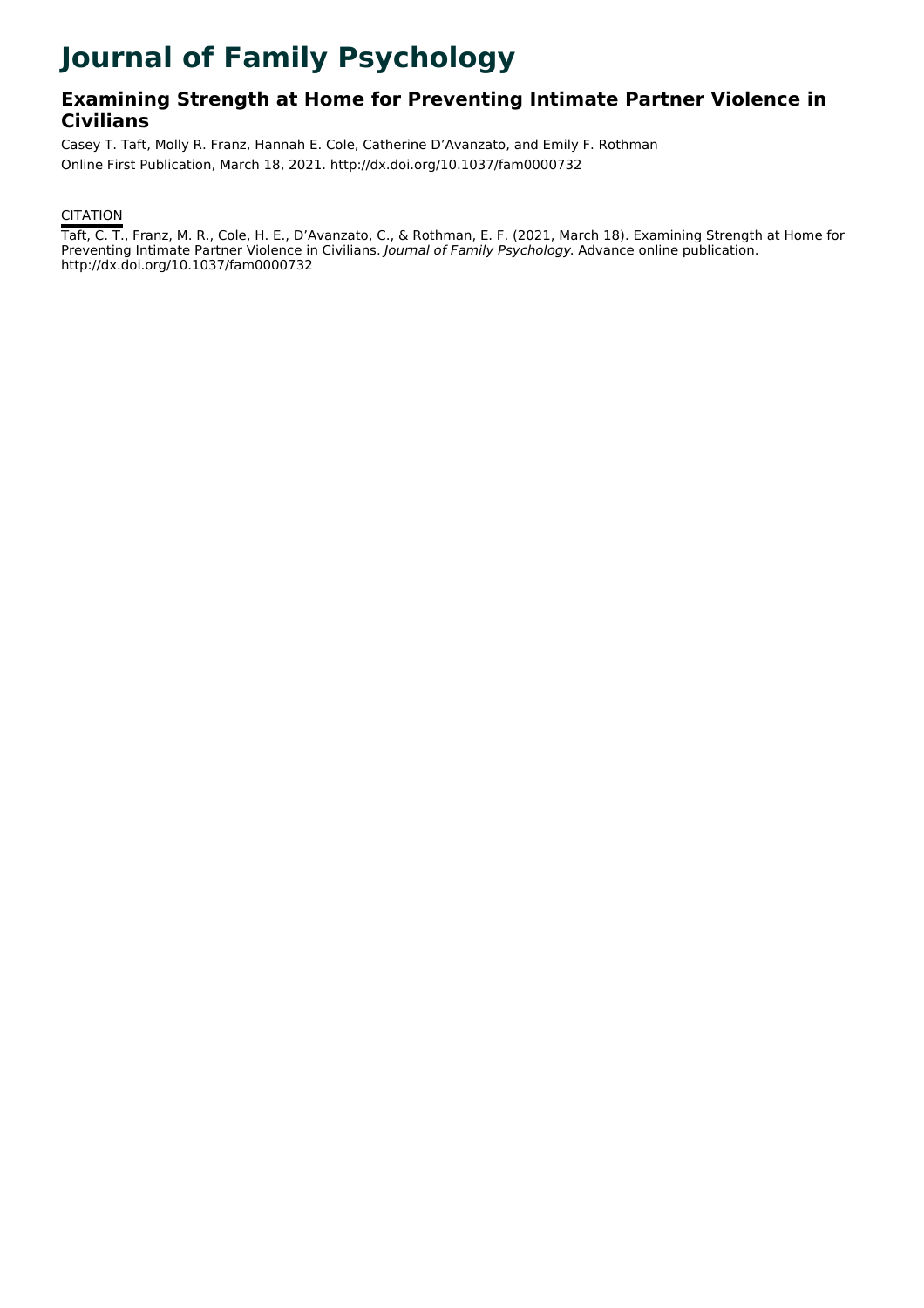

© 2021 American Psychological Association

<https://doi.org/10.1037/fam0000732>

# BRIEF REPORT

# Examining Strength at Home for Preventing Intimate Partner Violence in Civilians

Casey T. Taft<sup>1</sup>, Molly R. Franz<sup>1</sup>, Hannah E. Cole<sup>1</sup>, Catherine D'Avanzato<sup>2</sup>, and Emily F. Rothman<sup>3</sup>

<sup>1</sup> National Center for PTSD, VA Boston Healthcare System, and Boston University School of Medicine<br><sup>2</sup> Department of Psychiatry and Human Behavior, Rhode Island Hospital and Alpert Medical School of Brown University<br><sup>3</sup>

The Strength at Home (SAH) intervention, a trauma-informed, cognitive-behavioral intervention for intimate partner violence (IPV), was examined in a sample of court-mandated men. Evidence from prior research indicates that SAH is effective in military veterans but the program has not been examined in civilians. It was expected that SAH participants would evidence reductions in physical and psychological IPV, as well as secondary outcomes of post-traumatic stress disorder (PTSD) symptoms and alcohol use problems. Participants included 23 men court mandated to IPV intervention. The sample was low income and 72.7% had a reported prior history of severe physical IPV perpetration. Data from these participants and collateral partners were examined across assessments reflecting baseline, posttreatment, and two 3-month follow-ups. The outcome variables were assessed at each time point to examine change over time and a post-treatment satisfaction measure was also administered immediately following the intervention. Participants showed a significant linear decrease between baseline and posttreatment in all of the primary and secondary IPV outcomes, which maintained at 3- and 6-month follow-up time points. Effect sizes across models were moderate to large. Participants reported high satisfaction with SAH. Study findings provide preliminary support that the SAH intervention is associated with reductions in IPV among civilians and addresses other trauma- and alcohol-related problems. Further research including larger randomized controlled trials are needed to determine the efficacy of this intervention.

Keywords: intimate partner violence, trauma, IPV intervention, Strength at Home, abuse

Intimate partner violence (IPV) is a prevalent national public health problem with high costs to society (Centers for Disease Control & Prevention (CDC), 2003). One approach to preventing continued IPV is through IPV intervention programs that are most commonly used for court-referred men who engage in IPV. Unfortunately, to date, randomized controlled trials have shown limited

Casey T. Taft **b** <https://orcid.org/0000-0002-9323-3190> Molly R. Franz **<https://orcid.org/0000-0001-7377-2296>** 

Dr. Taft receives royalties from the American Psychological Association. The authors report no other financial relationships with commercial interests. Some of the findings and ideas reported in this paper were presented at the annual meetings of the International Society of Traumatic Stress Studies and Association for Behavioral and Cognitive Therapies. The views expressed in this article are those of the authors and do not necessarily reflect the position or policy of the Department of Veterans Affairs or the United States government. This work was supported by funds from the National Institute of Health and Boston University and with support and resources from the VA Boston Healthcare System. Dr. Franz was supported by a grant from the National Institute of Mental Health (5T32MH019836).

Correspondence concerning this article should be addressed to Casey T. Taft, VA Boston Healthcare System (116B-4), 150 South Huntington Avenue, Boston, MA 02130, United States. Email: [casey.taft@va.gov](mailto:casey.taft@va.gov)

efficacy for IPV interventions in general, even while large numbers of individuals are court mandated to such programs each year (Eckhardt et al., 2013). Recent evidence suggests that traumainformed approaches aimed at enhancing social information processing may amplify the effectiveness of IPV intervention (e.g., Romero-Martínez et al., 2018). Likewise, a growing body of research supports the effectiveness of the Strength at Home (SAH) program, a trauma-informed group IPV intervention based on a social information processing model (Taft, Murphy, et al., 2016). Multiple pilot studies (Love et al., 2014; Taft et al., 2013), a randomized controlled trial (Berke et al., 2017; Creech et al., 2017; Taft, Macdonald, et al., 2016), and implementation studies (Creech et al., 2018; Hayes et al., 2015) indicate the effectiveness of SAH among military veterans. The current study represents an initial examination of the SAH intervention for reducing IPV and other associated problems in a court-mandated civilian sample reporting high levels of physical and psychological IPV.

SAH derives from a fusion of prior interventions for trauma and IPV that were developed in the civilian community context, integrating elements of cognitive processing therapy for PTSD (CPT; Resick & Schnicke, 1992) and cognitive behavioral interventions for IPV ([Murphy & Scott, 1996](#page-5-0)). The program addresses biases and deficits across stages of social information processing from decoding a situation to choosing and evaluating a response (McFall, 1982), recognizing that trauma-related problems (post-traumatic

1

Emily F. Rothman <https://orcid.org/0000-0003-0113-2577>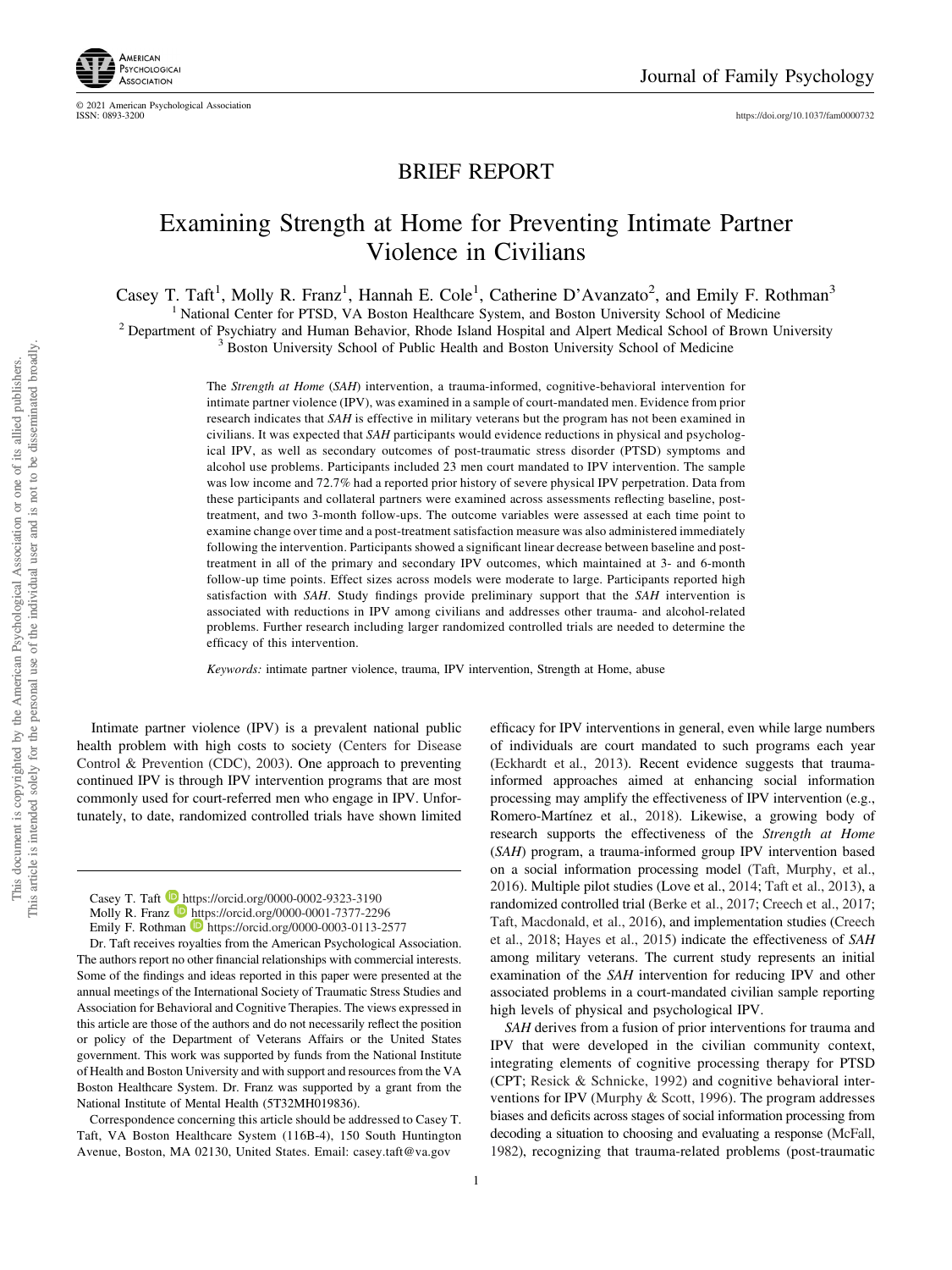stress disorder [PSTD], traumatic brain injury, depression, substance use) and underlying core themes (power and control, trust difficulties, low self-esteem, guilt and shame) affect decoding skills; response histories and expectations for situations, as well as self-efficacy and ability to consider costs and benefits, affect decision skills; skills deficits (communication, stress management, anger management) and social feedback responsiveness affect enactment skills, ultimately increasing IPV risk (see Taft, Murphy, et al., 2016). The program manual was written to be gender neutral, though is typically administered with groups of the same gender, as is common practice in the field to enhance safety. The intervention includes psychoeducational material on physical and sexual IPV as well as different forms of psychological IPV, such as domination, intimidation, denigration, coercive control, and hostile withdrawal behaviors. Group exercises and practice assignments are focused on recognizing core issues contributing to IPV, understanding anger and managing responses to potentially difficult situations, learning cognitive strategies to recognize and correct misinterpretations of others, and practicing communication skills. The role of trauma is discussed throughout the group while also emphasizing that all group members are ultimately accountable and responsible for their own behavior. Providing a group atmosphere where group members feel comfortable discussing negative prior experiences facilitates responsibility taking and lessens denial, minimization, and victim blaming (Taft, Murphy, et al., 2016).

SAH has demonstrated reductions in physical and psychological IPV, with particularly robust reductions in coercive and controlling behaviors, as well as violence recidivism, relative to an "enhanced treatment as usual" condition in a randomized controlled trial of 135 court-referred and self-referred military veterans (Taft, Macdonald, et al., 2016). Not only is the program effective for those with and without PSTD (Creech et al., 2017), but a prior implementation study showed that those who participated in the program reported reduced PTSD symptoms of PTSD (Creech et al., 2018).

The current study represents an initial examination of SAH delivered in a civilian context with a small sample of court-mandated men. While SAH has been shown to be a promising intervention in veteran samples, the program has not yet been examined in a sample of civilians. Given consistently demonstrated links between traumarelated problems and IPV across both veteran and civilian samples (Taft et al., 2011), we expected that participation in the program would be associated with significant reductions in physical and psychological IPV. We also hypothesized significant reductions in two secondary outcomes—PTSD symptoms and alcohol use problems—given prior findings and links between these problems and social information processing deficits (Creech et al., 2018; LaMotte et al., 2017).

#### Method

Participants were 23 men court mandated to IPV intervention through the Rhode Island

Department of Parole and Probation. Inclusion criteria were (a) participants and their partners were over the age of 18 and (b) the participant provided consent to contact his intimate partner(s) (some individuals ended or began new relationships during the course of the study). Participants remained eligible to participate even if their partners declined to participate. The mean age of participants was 38.3 years  $(SD = 10.3)$  and their partners were 36.39 (11.50). The majority of participants (87%) and their partners (61.5%) identified

as racial or ethnic minorities. Participants were entirely low income, based on state guidelines designating an annual salary of less than \$31,166 as low-income. On average, participants completed 10.5  $(SD = 2.0)$  years of education and their partners completed 11.85 years  $(SD = 2.12)$ . The majority of participants  $(57.1\%)$ reported being in a current relationship with the individual for whom they had the incident that referred them to the program. About 14.2% of the sample reported being married or engaged. Participants endorsed frequent and severe exposure to traumatic life events, for example, 82.6% reported experiencing physical assault with a weapon, and the same proportion reported exposure to more than one Criterion A event. Two-thirds of participants (66.7%) met the clinical cut-off for probable PTSD.

#### Measures

IPV over the past 3 months (for each time point) was assessed using the 12-item Physical Assault subscale and the 8-item Psychological Aggression subscale of the Revised Conflict Tactics Scales (CTS-2; Straus et al., 1996), as well as the 28-item Multidimensional Measure of Emotional Abuse (MMEA; Murphy & Hoover, 1999). To mitigate potential underreporting, participant and partner reports (when available) of IPV were compared and the highest endorsement was used in the calculation of scores. Variety (i.e., count) scores were calculated so that scores reflected the number of abusive behaviors that were positively endorsed (see Vega & O'Leary, 2007). PTSD symptoms over the past month were assessed using the 20-item PTSD Checklist for DSM-5 (PCL-5; Weathers et al., 2013) and a total summed score was created. Internal consistency in the current sample was excellent across all time points (αs from .93 to .95). Alcohol use was measured using the 10-item Alcohol Use Disorders Identification Test (AUDIT; Saunders et al., 1993). Internal consistency ranged from acceptable to excellent across time points ( $\alpha$ s from .77 to .90). Treatment acceptability was assessed with the Client Satisfaction Questionnaire-8 (CSQ-8; Larsen et al., 1979) at post-treatment. Responses are summed with higher values indicative of higher satisfaction. Internal consistency in the current sample was acceptable ( $\alpha = .71$ ).

#### Procedure

This study received institutional review board approval at Rhode Island Hospital. A trained clinical psychologist completed the approved assessment procedures with participants. Prior to engaging in study activities, participants provided written informed consent and permission to contact their partners. To ensure confidentiality, participants were not informed of the details of their partners' participation. Phone interviews were completed with partners by a psychologist or trained research assistant. Partners were offered the opportunity to create and/or review a safety plan with the interviewer and were provided local and national resources for IPV survivors. Participants and their collateral partners completed assessments at four time points: prior to engaging in treatment, at the completion of the 12-week intervention, 3 months after treatment completion, and 6 months after treatment completion. To ensure comprehension of assessments, participants were read aloud the instructions for each questionnaire; two participants expressed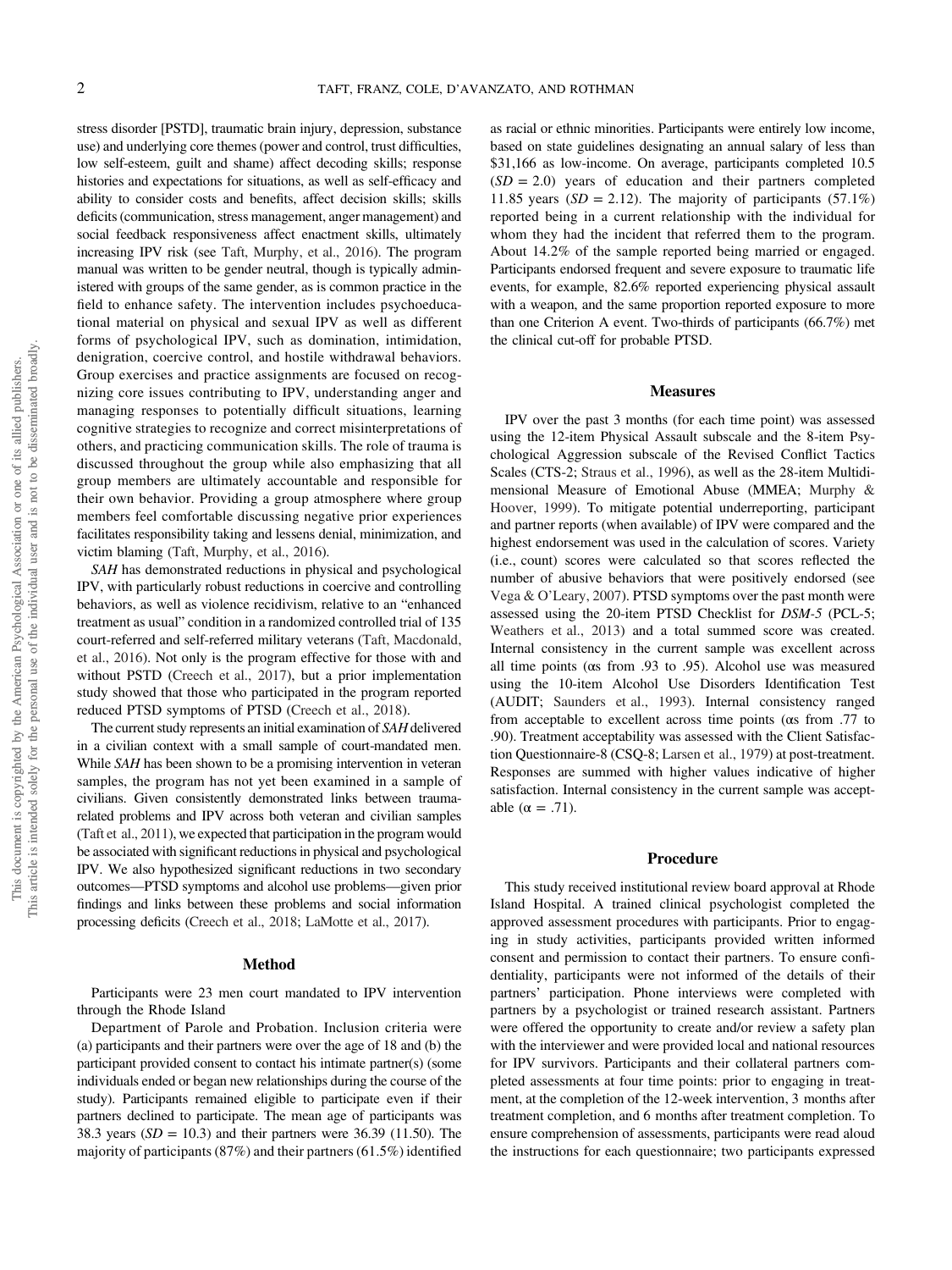discomfort with reading and were read aloud all questionnaire items. Participants were compensated \$25 per assessment.

SAH was delivered in a closed group format with 12 weekly 2 hr sessions led by a doctoral-level therapist. Sessions include review and discussion of psychoeducational material, group activities, and practice assignments. The group is organized into four phases: (a) psychoeducation on IPV and common reactions to trauma; (b) conflict management skills; (c) coping strategies and negative thought patterns; and (d) communication skills. See Taft, Macdonald, et al. (2016), for more detailed information.

#### Data Analysis

We analyzed individual change with latent growth curve (LGC) modeling (Duncan et al., 1999) using Mplus (Version 8.1; Muthén & Muthén, 1998-2019). LGC has been successfully used with small samples and generates larger power compared with traditional approaches such as repeated measures analysis of variance (Delucchi & Bostrom, 1999). Full Information Maximum Likelihood with robust standard errors, which assumes data are missing at random, was used to deal with attrition and non-normality. We first tested a series of growth curve models to determine the shape of change trajectories. This iterative process revealed that piecewise LGC modeling best captured the data, with the exception of PTSD, which was best fit to a linear model. Across all models, the mean and variance of the intercepts and the means of slopes were freely estimated and the random slope variances were constrained to zero. We used a zero-inflated Poisson link function for count data (i.e., all violence outcomes). PCL5 and AUDIT scores were significantly skewed and transformed using square root transformations and log  $(x + 1)$  transformations, respectively. Model fit remained poor for the AUDIT; we conducted an analysis of residuals which indicated a high correlation  $(r = .80)$  between the 3- and 6-month follow-up periods, and we subsequently allowed those residuals to correlate. Effect sizes were estimated using Cohen's d.

#### **Results**

### Response and Attrition Rates

Forty-one individuals were referred to the program. Of the 41 referrals, 8 men were screened and determined to be ineligible, 9 did not complete the phone screen or baseline assessment and thus were not enrolled, and 1 participant declined to participate at the time of the phone screen. A total of 23 men screened as eligible, completed the baseline assessment, and were enrolled in the study. Of these 23 participants, one participant failed to engage in treatment following the baseline assessment. The remaining 22 participants were enrolled in one of three groups, each consisting of 5–9 participants per group. Of these participants, 18 completed treatment (i.e., attendance of 9 sessions or more), and 4 participants dropped out after attending between 1 and 8 sessions, resulting in a treatment drop-out rate of 18.2%. Regarding assessment completion, 18 participants completed the post-treatment assessment and 3-month follow-up assessment (78.3%), and 15 completed the 6-month follow-up assessment (65.2%). Fourteen partners (60.9%), all of whom identified as women, completed the baseline assessment. Of these, 11 (78.6%) completed the post-treatment assessment, 10 (71.4%) completed the 3-month follow up, and 6 (42.9%) completed the 6-month follow-up assessment.

### Descriptive Statistics

Approximately 72.7% of couples reported that participants had perpetrated at least one incident of severe physical violence (i.e., choked, slammed, beat up, burned or scalded, kicked, punched or hit with something that could hurt, used a knife or gun). The proportion of couples reporting severe physical IPV occurring over the past 3 months reduced from baseline (45.5%) to 6-month follow-up (5.9%). Additionally, the proportion of couples reporting severe psychological IPV reduced from baseline (68%) to 6-month followup (41%). See Table 1 for means and standard deviations of all measures across time points.

It is possible that degree of access to partners affected levels of physical and psychological IPV. However, we found no significant correlation between amount of contact (over the past 3 months) with incident partners and either physical IPV ( $r = .081$ ,  $p = .726$ ) or psychological IPV ( $r = .017$ ,  $p = .943$ ) at baseline, nor did we find significant correlations between having a restraining order and IPV at any follow-up time point ( $ps > .05$ ). Some participants developed new relationships over the study period; consequently, some participants completed IPV measures on their incident and current partners, and responses indicating the higher endorsement of IPV were used in analyses.

### LGC Modeling

Summaries of the key results using LGC modeling, including effect sizes, are presented in [Table 2](#page-4-0). LGC analyses revealed that on average, participants showed a significant linear decrease in physical IPV between baseline and post-treatment, which maintained at 3 and 6-month follow-up time points. Participants demonstrated reductions in psychological IPV, based on both CTS2 and MMEA assessments. Specifically, participants showed a significant linear decrease in CTS2 psychological IPV scores between baseline and 3-month follow-up, which maintained at 6-month follow-up. Participants also showed a significant linear decrease in MMEA psychological IPV scores between baseline and 3-month follow-up, which maintained at 6-month follow-up.

PTSD symptoms and alcohol use problems similarly revealed decreasing scores across treatment and into the follow-up periods. Fit for the final models was excellent (alcohol severity: RMSEA = 0.000; CFI = 1.000; TLI = 1.023; PTSD severity: RMSEA = 0.000; CFI =  $1.000$ ; TLI =  $1.038$ ). Participants showed a significant linear decrease in alcohol severity between baseline and post-treatment, which maintained at 3- and 6-month follow-up. Participants also showed a significant linear decrease in PTSD severity across baseline, post-treatment, 3-month, and 6-month follow-ups. Effect sizes across models were moderate to large, ranging from  $d = .44$  for PTSD severity to  $d = .79$  for MMEA psychological IPV.

#### Treatment Acceptability

All participants attending the post-treatment assessment  $(n = 17)$ completed the CSQ-8. The mean total CSQ-8 score was 30.12  $(SD = 2.17)$ , indicating a high level of satisfaction with SAH services. Participants reported a number of helpful things about the program. Themes included feeling heard by other group members, increased sense of feeling comfortable expressing emotions openly, learning from the group facilitator and others members'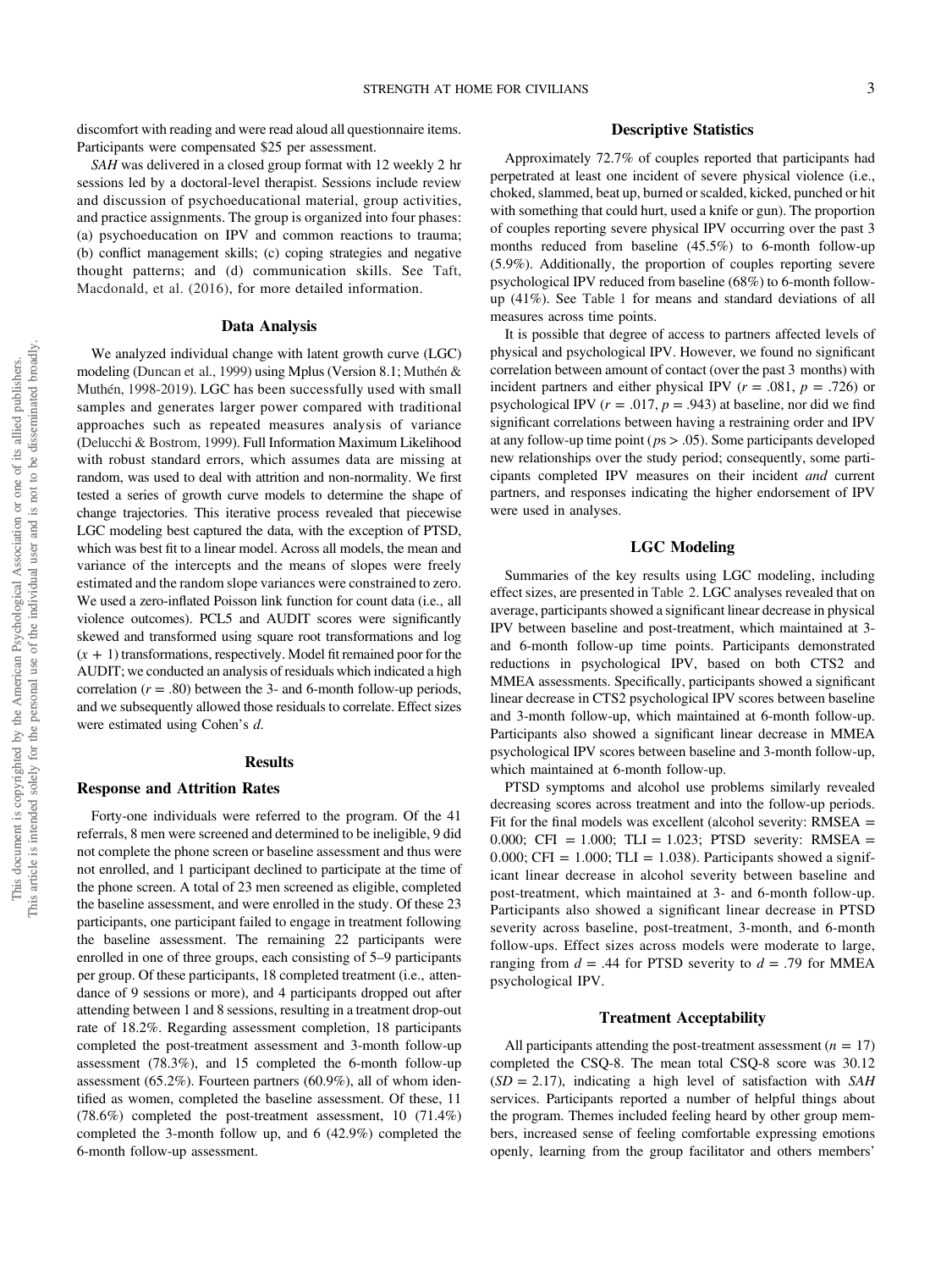|                                                   | Pretreat mean (SD)           | Post-treat mean $(SD)$     | $3$ -mo FU Mean $(SD)$     | 6-mo FU mean $(SD)$          |
|---------------------------------------------------|------------------------------|----------------------------|----------------------------|------------------------------|
| CTS2: Physical aggression                         | 3.41(3.69)                   | 0.95(1.90)                 | 0.65(1.66)                 | 0.35(1.22)                   |
| CTS2: Psychological aggression                    | 4.23(2.78)                   | 2.84(2.57)                 | 2.00(2.10)                 | 2.18(2.24)                   |
| MMEA: Psychological aggression                    | 17.23 (9.32)                 | 10.82(8.34)                | 8.75(7.64)                 | 8.59 (7.98)                  |
| AUDIT: Hazardous drinking<br>PCL-5: PTSD severity | 12.62(10.58)<br>36.95(20.15) | 7.13(7.72)<br>28.53(20.05) | 5.82(6.20)<br>30.82(20.63) | 5.40 (7.47)<br>26.60 (19.16) |
|                                                   |                              |                            |                            |                              |

<span id="page-4-0"></span>Table 1 Means and Standard Deviations of Raw CTS2, MMEA, AUDIT, and PCL5 Scores  $(n = 23)$ 

 $Note. CTS2 = Conflict2$ : Scale 2. MMEA = Multidimensional Measure of Emotional Abuse. AUDIT = Alcohol Use Disorders Identification Test. PCL-5 = PTSD Checklist for DSM-5. PTSD = Posttraumatic Stress Disorder. All raw scores, untransformed. CTS2 and MMEA represent count scores. Due to attrition and missing data, n's across time points range from 15 to 23.

experiences, learning to take responsibility by way of group feedback, obtaining tools for better managing anger, and engaging in more effective communication and perspective taking.

#### Discussion

Findings from this study, though preliminary, suggest that SAH is associated with reductions in IPV perpetration among civilians, extending findings based on samples of military veterans (e.g., Taft, Macdonald, et al., 2016). Clinically significant reductions from pretreatment through follow-up in both physical and psychological IPV suggest that this trauma-informed intervention and its associated theoretical model hold promise for civilians exposed to trauma. Significant reductions in symptoms of PTSD extend some prior work (Creech et al., 2018) and suggest that program elements addressing trauma may exert benefits beyond reducing IPV, to also help mitigate symptoms of PTSD. Data also indicate that SAH may have similar benefits in reducing alcohol problem behaviors. Finally, treatment satisfaction data suggest that participants were highly satisfied with the program and believed the program helped them with their problems, which is particularly notable given that the current sample was entirely court referred and presumably lower in motivation at the outset of treatment compared with prior trials. Participants exhibited high program compliance, with a relatively low dropout rate (18.2%) compared with other studies (typical dropout rates from 22% to 99%; Daly & Pelowski, 2000).

Trauma-informed IPV research and intervention has often focused on military veterans, and all published research on SAH has been conducted with veterans and service members. While evidence suggests a slightly stronger link between PTSD and risk for IPV in veterans than civilians, this link is still robust in the latter population (Taft et al., 2011), and those referred to IPV intervention programs are likely to report a prior history of trauma such as childhood abuse and/or exposure to interparental violence (Maguire et al., 2015). The current study also suggests that trauma-informed social information processing models (Chemtob et al., 1997; Taft, Murphy, et al., 2016) have clinical applicability to civilians. For example, Chemtob et al. (1997) describe a "survival mode" of functioning experienced by combat veterans who learn to become hypervigilant due to life-threatening trauma exposures, which can lead to hostile response biases and aggressive behavior. Civilians exposed to violence, trauma, and life threat may similarly report negative interpretative styles that can impact social information processing and perceptions of one's relationship partner, increasing risk for aggression (Taft et al., 2008).

It is notable that 87% of the sample identified as racial and/or ethnic minorities, with 52% identifying as African American and 48% as Latino. Trauma-informed approaches for IPV intervention may be particularly important for this population due to experiences of racism and historical trauma on top of other forms of trauma exposure (Taft et al., in press). We have recently argued that

### Table 2

| Summary of Estimated Means and Variances of Intercepts and Slopes for Piecewise and Linear Growth Models ( $n = 23$ ) |  |  |  |  |
|-----------------------------------------------------------------------------------------------------------------------|--|--|--|--|
|-----------------------------------------------------------------------------------------------------------------------|--|--|--|--|

|                                  | CTS2: Physical<br>aggression <sup>a</sup> |                     | CTS2: Psychological<br>aggression <sup>a</sup> |                                     | MMEA: Psychological<br>aggression <sup>a</sup> |                      | <b>AUDIT: Hazardous</b><br>drinking <sup>b</sup> |                      |                | PCL-5: PTSD<br>severity <sup>b</sup>       |                      |                   |                                          |                    |
|----------------------------------|-------------------------------------------|---------------------|------------------------------------------------|-------------------------------------|------------------------------------------------|----------------------|--------------------------------------------------|----------------------|----------------|--------------------------------------------|----------------------|-------------------|------------------------------------------|--------------------|
|                                  | Intercept                                 | S1 <sup>c</sup>     | S <sub>2</sub>                                 | Intercept                           | S1 <sup>d</sup>                                | S <sub>2</sub>       | Intercept                                        | S1 <sup>d</sup>      | S <sub>2</sub> | Intercept                                  | S1 <sup>c</sup>      | S <sub>2</sub>    | Intercept                                | S1 <sup>e</sup>    |
| Mean<br>(SE)<br>Variance<br>(SE) | $1.35***$<br>(0.24)<br>0.23<br>0.16       | $-0.93**$<br>(0.36) | 0.26<br>(0.48)                                 | $1.53***$<br>(0.14)<br>0.12<br>0.07 | $-0.24***$<br>(0.08)                           | 0.12<br>(0.20)<br>__ | $2.80***$<br>(0.12)<br>$0.23*$<br>0.09           | $-0.34***$<br>(0.09) | 0.06<br>(0.14) | $0.96***$<br>(0.10)<br>$0.13***$<br>(0.04) | $-0.24***$<br>(0.08) | $-0.04$<br>(0.04) | $5.68***$<br>(0.39)<br>$3.27***$<br>1.02 | $-0.23*$<br>(0.11) |
|                                  |                                           | 0.54                |                                                |                                     | 0.63                                           |                      |                                                  | 0.79                 |                |                                            | 0.66                 |                   |                                          | 0.44               |

Note. CTS2 = Conflict Tactics Scale 2. MMEA = Multidimensional Measure of Emotional Abuse. AUDIT = Alcohol Use Disorders Identification Test. PCL-5 = PTSD Checklist for DSM-5. PTSD = Posttraumatic Stress Disorder. Variances of slopes were fixed to zero because estimating variance freely did not improve or worsened model fit. Effect sizes were estimated using Cohen's  $d$ . a Estimated using a linear growth model for continuous data.

<sup>c</sup> Slope 1 represents the change between baseline and post-treatment.

<sup>d</sup> Slope 1 represents the change between baseline and 3-month follow-up.

<sup>e</sup> A single slope provided the best fit to the data.  $* p < .05.$  \*\*  $p < .01.$  \*\*\*  $p < .000.$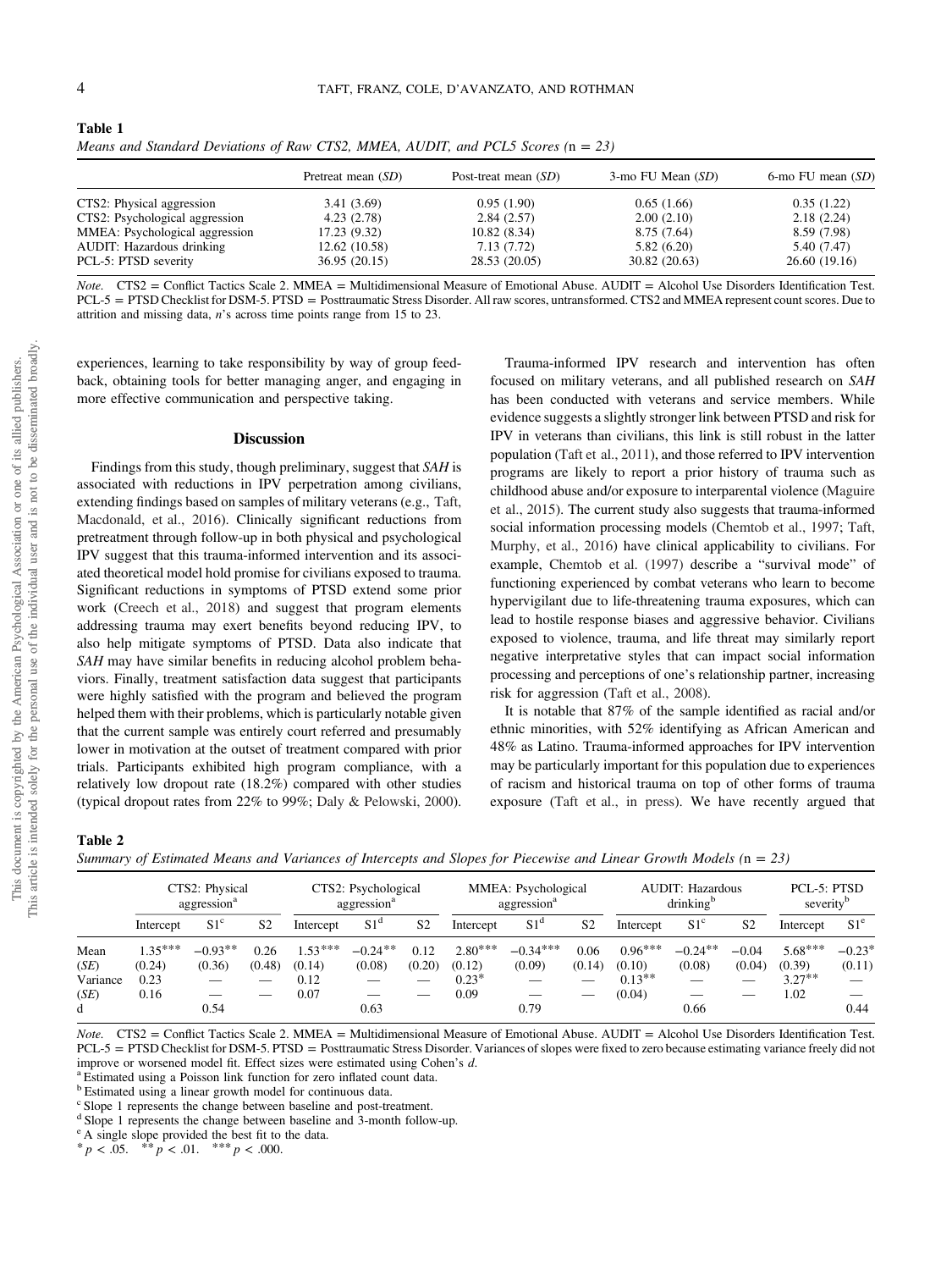<span id="page-5-0"></span>conceptualizations of trauma that do not account for daily experiences of racism are incomplete and do not fully capture the experiences of people of color (Taft et al., in press). Moreover, it may be particularly challenging to establish a trusting, collaborative relationship with individuals skeptical of mainstream, court-ordered intervention providers, though some evidence indicates that traumainformed approaches may be particularly beneficial in overcoming these barriers (Taft et al., 2001). Considering that this sample was entirely low income and reported substantial histories of violence, findings of reductions in other problems beyond IPV are clinically important and suggest that this is a population with substantial treatment needs. Perhaps trauma-informed intervention such as SAH can serve as an entry point to addressing various trauma-related problems that may continue beyond the intervention period.

It is critical to emphasize that the current study was not a randomized controlled trial and therefore we cannot draw firm conclusions about the effectiveness of the intervention. We do not know the degree to which participants may have reduced their abusive behavior without intervention, nor do we know the impact of other factors such as fear of incarceration on reductions on violence recidivism. As with any other area of intervention, clinical trials remain the gold standard for determining program success. However, it is worth noting significant reductions across all outcomes in this relatively small sample. Medium-to-large effect sizes across our outcomes indicate improvements from approximately one-half to three-quarters of a standard deviation, suggesting that these findings are clinically significant. Findings also align with recent meta-analytic findings suggesting particularly strong effects for interventions that incorporate a trauma-informed approach (e.g., Karakurt et al., 2019).

Study findings should lead to additional investigation into the efficacy of SAH and other trauma-informed interventions for civilians who engage in IPV. While the field has recently come to recognize the importance of prior trauma for this population, it is not clear the degree to which commonly delivered programs incorporate a truly trauma-informed approach into the program material. Addressing trauma inclusively defined may be particularly important for diverse samples exposed to higher rates of violence and historical trauma in the community (Taft et al., in press). There is every reason to believe that trauma-informed intervention will prove critically important for those who use IPV, as has been shown to be the case for a range of marginalized treatment populations (e.g., King, 2015).

#### References

- Berke, D. S., Macdonald, A., Poole, G. M., Portnoy, G. A., McSheffrey, S., Creech, S. K., & Taft, C. T. (2017). Optimizing trauma-informed intervention for intimate partner violence in veterans: The role of alexithymia. Behaviour Research and Therapy, 97, 222–229. [https://doi.org/10.1016/j](https://doi.org/10.1016/j.brat.2017.08.007) [.brat.2017.08.007](https://doi.org/10.1016/j.brat.2017.08.007)
- National Center for Injury Prevention and Control. (2003). Costs of intimate partner violence against women in the United States. Centers for Disease Control and Prevention.
- Chemtob, C. M., Novaco, R. W., Hamada, R. S., Gross, D. M., & Smith, G. (1997). Anger regulation deficits in combat-related posttraumatic stress disorder. Journal of Traumatic Stress, 10(1), 17-36. [https://doi.org/10](https://doi.org/10.1002/jts.2490100104) [.1002/jts.2490100104](https://doi.org/10.1002/jts.2490100104)
- Creech, S. K., Benzer, J. K., Ebalu, T., Murphy, C. M., & Taft, C. T. (2018). National implementation of a trauma-informed intervention for intimate

partner violence in the Department of Veterans Affairs: First year outcomes. BMC Health Services Research, 18(1), Article 582. [https://doi.org/](https://doi.org/10.1186/s12913-018-3401-6) [10.1186/s12913-018-3401-6](https://doi.org/10.1186/s12913-018-3401-6)

- Creech, S. K., Macdonald, A., Benzer, J. K., Poole, G. M., Murphy, C. M., & Taft, C. T. (2017). PTSD symptoms predict outcome in trauma-informed treatment of intimate partner aggression. Journal of Consulting and Clinical Psychology, 85(10), 966–974. <https://doi.org/10.1037/ccp0000228>
- Daly, J. E., & Pelowski, S. (2000). Predictors of dropout among men who batter: A review of studies with implications for research and practice. Violence and Victims, 15(2), 137–160. [https://doi.org/10.1891/0886-6708](https://doi.org/10.1891/0886-6708.15.2.137) [.15.2.137](https://doi.org/10.1891/0886-6708.15.2.137)
- Delucchi, K., & Bostrom, A. (1999). Small sample longitudinal clinical trial with missing data: A comparison of analytic methods. Psychological Methods, 4(2), 158–172. <https://doi.org/10.1037/1082-989X.4.2.158>
- Duncan, T. E., Duncan, S. C., Strycker, L. A., Li, F., & Alpert, A. (1999). An introduction to latent variable modeling: Concepts, issues, and applications. Lawrence Erlbaum Associates Publishers.
- Eckhardt, C. I., Murphy, C. M., Whitaker, D. J., Sprunger, J., Dykstra, R., & Woodard, K. (2013). The effectiveness of intervention programs for perpetrators and victims of intimate partner violence. Partner Abuse, 4(2), 196–231. <https://doi.org/10.1891/1946-6560.4.2.196>
- Hayes, M. A., Gallagher, M. W., Gilbert, K. S., Creech, S. K., DeCandia, C. J., Beach, C. A., & Taft, C. T. (2015). Targeting relational aggression in veterans: The Strength at Home Friends and Family intervention. The Journal of Clinical Psychiatry, 76(06), e774–e778. [https://doi.org/10](https://doi.org/10.4088/JCP.14m09155) [.4088/JCP.14m09155](https://doi.org/10.4088/JCP.14m09155)
- Karakurt, G., Koç, E., Çetinsaya, E. E., Ayluçtarhan, Z., & Bolen, S. (2019). Meta-analysis and systematic review for the treatment of perpetrators of intimate partner violence. Neuroscience and Biobehavioral Reviews, 105, 220–230. <https://doi.org/10.1016/j.neubiorev.2019.08.006>
- King, E. A. (2015). Outcomes of trauma-informed interventions for incarcerated women: A review. International Journal of Offender Therapy and Comparative Criminology, 61(6), 667–688. [https://doi.org/10.1177/](https://doi.org/10.1177/0306624X15603082) [0306624X15603082](https://doi.org/10.1177/0306624X15603082)
- LaMotte, A. D., Taft, C. T., Weatherill, R. P., & Eckhardt, C. I. (2017). Social skills deficits as a mediator between PTSD symptoms and intimate partner aggression in returning veterans. Journal of Family Psychology, 31(1), 105–110. <https://doi.org/10.1037/fam0000215>
- Larsen, D. L., Attkisson, C. C., Hargreaves, W. A., & Nguyen, T. D. (1979). Assessment of client/patient satisfaction: Development of a general scale. Evaluation and Program Planning, 2(3), 197–207. [https://doi.org/10](https://doi.org/10.1016/0149-7189(79)90094-6) [.1016/0149-7189\(79\)90094-6](https://doi.org/10.1016/0149-7189(79)90094-6)
- Love, A. R., Morland, L. A., Menez, U., Taft, C. T., MacDonald, A., & Mackintosh, M. A. (2014). "Strength at Home" intervention for male Veterans perpetrating intimate partner aggression: Perceived needs survey of therapists and pilot effectiveness study. Journal of Interpersonal Violence, 30(13), 2344–2362. <https://doi.org/10.1177/0886260514552445>
- Maguire, E., Macdonald, A., Krill, S., Holowka, D. W., Marx, B. P., Woodward, H., Burns, T., & Taft, C. T. (2015). Examining trauma and posttraumatic stress disorder symptoms in court-mandated intimate partner violence perpetrators. Psychological Trauma: Theory, Research, Practice, and Policy, 7(5), 473–478. <https://doi.org/10.1037/a0039253>
- McFall, R. M. (1982). A review and reformulation of the concept of social skills. Behavioral Assessment, 4(1), 1–33. [https://doi.org/10.1007/](https://doi.org/10.1007/BF01321377) [BF01321377](https://doi.org/10.1007/BF01321377)
- Murphy, C. M., & Hoover, S. A. (1999). Measuring emotional abuse in dating relationships as a multifactorial construct. Violence and Victims, 14(1), 39–53. <https://doi.org/10.1891/0886-6708.14.1.39>
- Murphy, C. M., & Scott, E. (1996). Cognitive-behavioral therapy for domestically assaultive individuals: A treatment manual. Unpublished manuscript, University of Maryland, Baltimore County.
- Muthén, B., & Muthén, L. (1998–2019). Mplus user's guide. 8th edition.
- Resick, P. A., & Schnicke, M. K. (1992). Cognitive processing therapy for sexual assault victims. Journal of Consulting and Clinical Psychology,